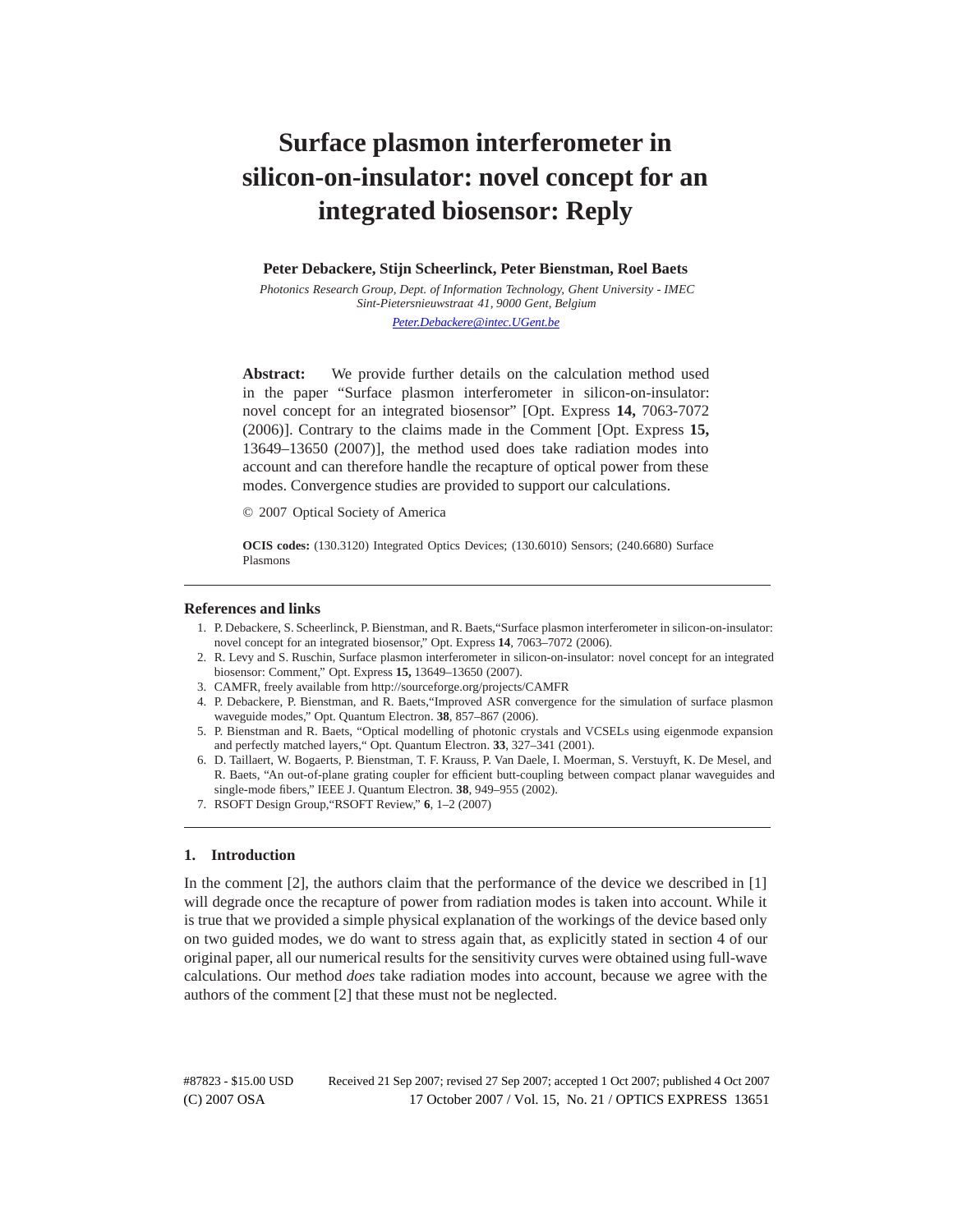#### **2. Calculation method**

Our sensitivity curves were obtained using an in-house developed full-wave eigenmode solver [3]. This method was briefly described in section 4 of our original paper [1], which also contained further references on the model [4]. To reiterate the points which are relevant for the current discussion, the method used is based on eigenmode expansion whereby the field is expanded as a linear combination of eigenmodes, both guided and radiation modes. To be able to calculate radiation loss accurately, the walls of the simulation domain are coated with Perfectly Matched Layers (PMLs) [5]. At the interfaces between the different waveguides, a scattering matrix approach is used which links all the modes in the simulation (both the guided and the radiation modes), so that recapture from radiation modes can be handled. This method was used successfully in the design of many devices where radiation modes play a crucial role, like e.g. grating couplers [6].

### **3. Convergence analysis**

In the comment [2], the authors provide a counterexample which is supposed to illustrate the effects of radiation modes. However, the structure they study is different from the optimised one we presented in Fig. 6 of [1]), since the length of their device is 5.7  $\mu$ m whereas the optimized device we have described has a length of 6*.*055 μm. As such, this counterexample does not prove any point. Also, we were unable to analyse this counterexample using our model, because in [2] and in our subsequent communication with the authors, they did not provide parameters ( Silicon waveguide thickness) of the device. Therefore, in order to provide additional support for our calculations, we have chosen instead to provide a detailed convergence analysis of one of the structures we published in [1].



Fig. 1. Convergence Analysis

We will focus on the device with a *Si*-waveguide thickness of 101 nm, the corresponding

#87823 - \$15.00 USD Received 21 Sep 2007; revised 27 Sep 2007; accepted 1 Oct 2007; published 4 Oct 2007 (C) 2007 OSA 17 October 2007 / Vol. 15, No. 21 / OPTICS EXPRESS 13652